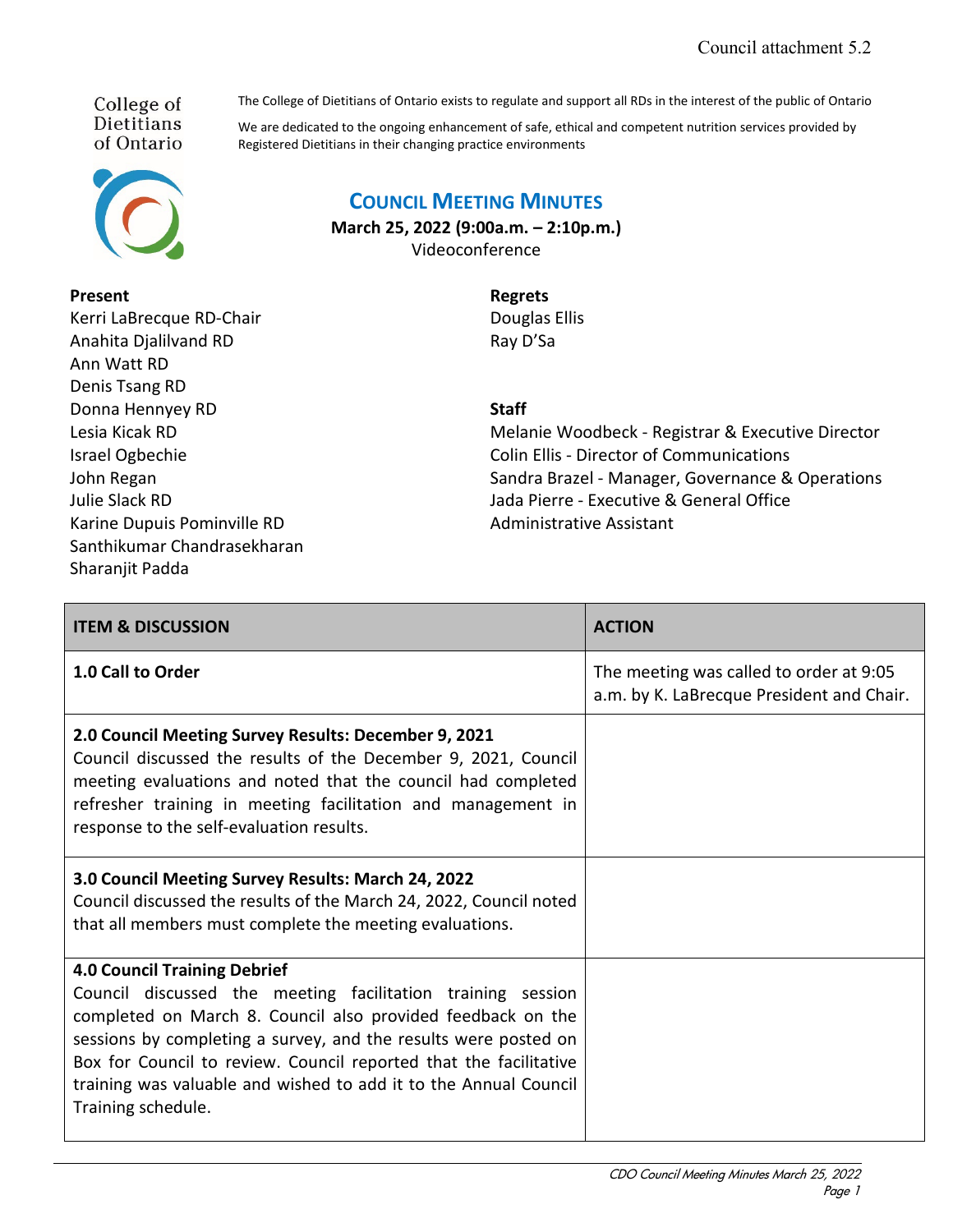| <b>ITEM &amp; DISCUSSION</b>                                                                                                                                                                                                                                                                                                                                                                                                                                                                                 | <b>ACTION</b>                                                                                                                                                                           |
|--------------------------------------------------------------------------------------------------------------------------------------------------------------------------------------------------------------------------------------------------------------------------------------------------------------------------------------------------------------------------------------------------------------------------------------------------------------------------------------------------------------|-----------------------------------------------------------------------------------------------------------------------------------------------------------------------------------------|
| 5.0 Review of the College Performance Measurement<br><b>Framework Report</b><br>M. Woodbeck presented the College Performance Measurement<br>Framework Report (CPMF) to Council, including how CDO will<br>manage the improvement commitments in this report. Council<br>commended the staff on the effort in completing the report.<br>The College will post the 2021 CPMF report on the College website<br>on March 31, 2022 and notify the Ministry after posting.                                        |                                                                                                                                                                                         |
| 6.0 Risk Management Policy and Monitoring Report<br>Council discussed the draft Risk Management Policy Statement and<br>reviewed the first quarterly Risk Monitoring Report. M. Woodbeck<br>discussed how the monitoring report highlights major risks to CDO<br>and the mitigating responses. The Council discussed risks to the<br>College around accreditation. Given the ongoing contract<br>negotiations related to the matter, the Council agreed that further<br>discussion would continue in-camera. | MOTION to approve the Risk<br>Management Policy Statement.<br>Moved by: K. LaBrecque<br>Seconded by: D. Tsang<br><b>Carried</b>                                                         |
| 7.0 CDO Public Awareness Survey<br>C. Ellis presented the results of the CDO Public Awareness Survey<br>conducted by Angus Reid. C. Ellis reported how the results related<br>to the College's previous efforts and digital marketing and public<br>awareness campaign. The College plans to repeat this survey in 3<br>years.                                                                                                                                                                               |                                                                                                                                                                                         |
| 8.0 EDI Update<br>M. Woodbeck provided an update on the progress of EDI thus far<br>and the next steps the College will take moving forward. Council<br>was informed that the EDI-B task force will continue as a staff<br>committee under the leadership of the College's new EDI lead.                                                                                                                                                                                                                     |                                                                                                                                                                                         |
| 9.0 Governance Committee Update<br>M. Woodbeck presented the proposed amendment to the<br>Governance Committee Terms of Reference to include Equity,<br>Diversity, and Inclusion (EDI) responsibilities related to supporting<br>the College's EDI strategy.                                                                                                                                                                                                                                                 | MOTION to approve the amended<br>Governance Committee Terms of<br>Reference to include responsibilities<br>related to EDI.<br>Moved by: K. LaBrecque<br>Seconded by: S. Chandrasekharan |
|                                                                                                                                                                                                                                                                                                                                                                                                                                                                                                              | <b>Carried</b>                                                                                                                                                                          |